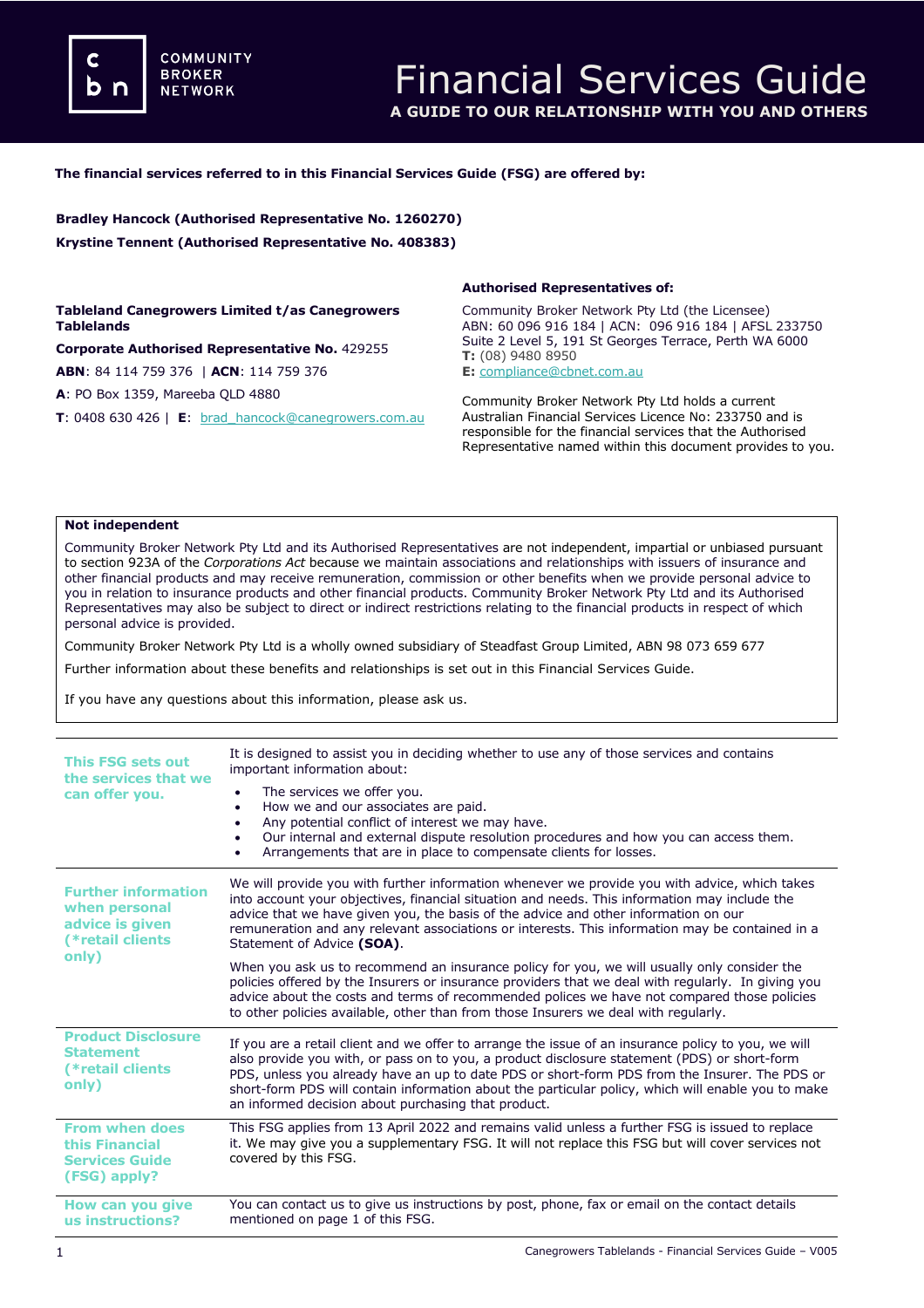c<br>b n

# Financial Services Guide **A GUIDE TO OUR RELATIONSHIP WITH YOU AND OTHERS**

| <b>Who is responsible</b><br>for the financial<br>services provided?                                                                                                    | Community Broker Network Pty Ltd is responsible for the financial services that will be provided<br>to you or through you to your family members, including the distribution of this FSG. Community<br>Broker Network Pty Ltd holds a current Australian Financial Services Licence No: 233750. The<br>contact details for Community Broker Network Pty Ltd are at the top of this FSG. The distribution<br>of this FSG by us is authorised by Community Broker Network Pty Ltd.                                                                                                   |
|-------------------------------------------------------------------------------------------------------------------------------------------------------------------------|------------------------------------------------------------------------------------------------------------------------------------------------------------------------------------------------------------------------------------------------------------------------------------------------------------------------------------------------------------------------------------------------------------------------------------------------------------------------------------------------------------------------------------------------------------------------------------|
| <b>What kinds of</b><br><b>financial services</b><br>are we authorised<br>to provide and what<br><b>kinds of financial</b><br>product/s do those<br>services relate to? | The financial services referred to in this guide are provided by your Authorised Broker, who is<br>authorised under the Community Broker Network Pty Ltd's Australian Financial Services Licence<br>to provide financial product advice and deal in general insurance products for wholesale and retail<br>clients. We will do this on your behalf as your general insurance broker unless we tell you<br>otherwise.                                                                                                                                                               |
|                                                                                                                                                                         | If we ever act under a binder arrangement, which means we have authority to issue policies as<br>an agent for the insurer, rather than acting for you, we will inform you of this arrangement.                                                                                                                                                                                                                                                                                                                                                                                     |
| <b>Will I receive</b><br>tailored advice?                                                                                                                               | Maybe not in all cases. However, we may need information about your personal objectives,<br>details of your current financial situation and any relevant information, so that we can arrange<br>insurance policies for you, or to give you advice about your insurance needs. We will ask you for<br>the details that we need to know.                                                                                                                                                                                                                                             |
|                                                                                                                                                                         | In some cases, we will not ask for any of this information. If we do not ask, or if you do not give<br>us all of the information we ask for, any advice you receive may not be appropriate to your<br>needs, objectives and financial situation. You should read the warnings contained in any SOA, or<br>any other warnings that we give you, carefully before making any decision about an insurance<br>policy.                                                                                                                                                                  |
|                                                                                                                                                                         | Where we provide you with advice about your insurance arrangements, that advice is current at<br>the time that we give it. At renewal we may review your insurance however, in some cases we<br>may automatically renew your insurance to ensure you continue to be covered. This renewal will<br>not take into account any changes to your current financial situation or personal objectives or<br>needs that you have not informed us of.                                                                                                                                       |
| <b>Contractual liability</b><br>and your insurance<br>cover                                                                                                             | Many commercial or business contracts contain clauses dealing with your liability (including<br>indemnities or hold harmless clauses). Such clauses may entitle your insurers to reduce cover,<br>or in some cases, refuse to indemnify you at all. You should seek legal advice before signing and<br>accepting contracts. You should inform us of any clauses of this nature before you enter into<br>them.                                                                                                                                                                      |
| <b>Legal advice</b>                                                                                                                                                     | Our duty as a general insurance broker does not extend to giving legal advice. You should consult<br>your solicitor when you need advice on legal matters.                                                                                                                                                                                                                                                                                                                                                                                                                         |
| <b>What information</b><br>do we maintain<br>about you and how<br>can you access it?                                                                                    | Community Broker Network Pty Ltd maintains a record of your personal profile including details of<br>insurance policies that we arrange for you. Community Broker Network Pty Ltd may also maintain<br>records of any recommendations or advice given to you. Community Broker Network Pty Ltd will<br>retain this FSG and any other FSG given to you as well as any SOA, PDS or short-form PDS that<br>we give or pass on to you for the period required by law.                                                                                                                  |
|                                                                                                                                                                         | We and Community Broker Network Pty Ltd are committed to implementing and promoting a<br>privacy policy, which will ensure the privacy and security of your personal information.<br>Community Broker Network Pty Ltd has taken the appropriate action to ensure we comply with<br>the Australian Privacy Principles ("APPs") and have established a Privacy Policy. A copy of our<br>privacy policy is available on request, or at www.cbnet.com.au.                                                                                                                              |
|                                                                                                                                                                         | If you wish to access your file, please ask us. We will make arrangements for you to do so.                                                                                                                                                                                                                                                                                                                                                                                                                                                                                        |
| How will I pay for<br>the services<br>provided?                                                                                                                         | Payment for the services we provide you are payable directly to Community Broker Network Pty<br>Ltd. For each insurance product, the insurer will charge a premium that includes any relevant<br>taxes, charges and levies. Community Broker Network Pty Ltd will receive a payment based on a<br>percentage of this premium (excluding relevant taxes, charges and levies) called commission,<br>which is paid to Community Broker Network Pty Ltd by the insurers. In some cases, we may also<br>charge you a broker fee. This will be shown on the invoice that is sent to you. |
|                                                                                                                                                                         | The invoice provides methods of payment for our services and details of payment terms (14<br>days). Community Broker Network Pty Ltd pays the commission and broker fee to us after<br>deducting a management fee.                                                                                                                                                                                                                                                                                                                                                                 |
|                                                                                                                                                                         | If there is a refund or reduction of your premium as a result of a cancellation or alteration to a<br>policy, or based on a term of your policy (such as a premium adjustment provision), we will<br>retain any fee we have charged you. Depending on our arrangements with the insurer,<br>Community Broker Network Pty Ltd will retain any commission that was paid to them by the<br>insurer for the policy and we may retain the portion of the commission that was paid to us by<br>Community Broker Network Pty Ltd. We may also charge you a cancellation fee.              |
|                                                                                                                                                                         | Non-payment of premium within applicable time frames could result in the insurer cancelling the<br>contract of insurance or charging a penalty premium for time on risk.                                                                                                                                                                                                                                                                                                                                                                                                           |
|                                                                                                                                                                         | When you pay us your premium it will be banked into Community Broker Network Pty Ltd 's trust<br>account. Community Broker Network Pty Ltd will retain the commission from the premium you                                                                                                                                                                                                                                                                                                                                                                                         |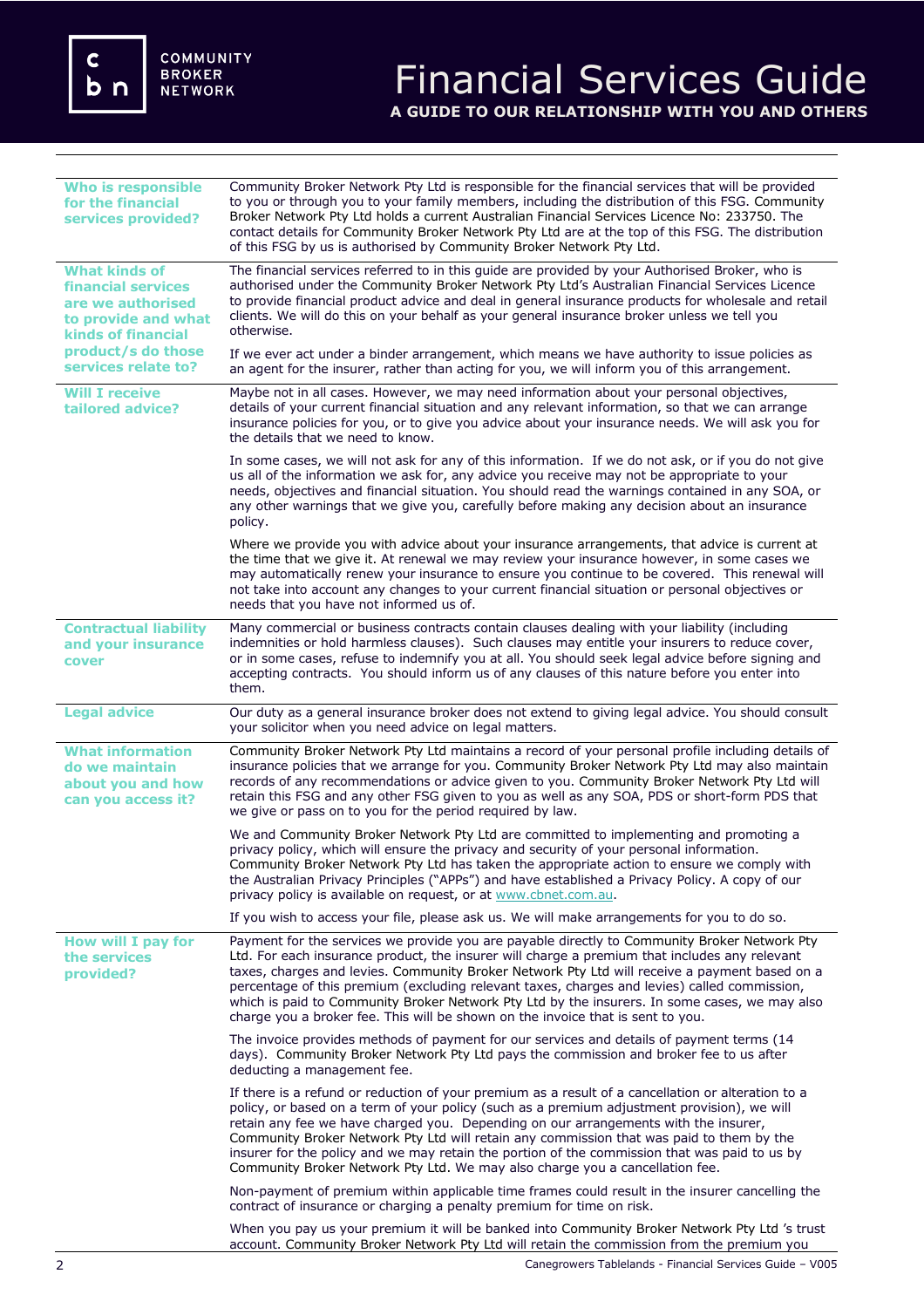**or other benefits calculated for providing the financial services?**

**Do we have any relationships or associations which might reasonably influence us?** 

## Financial Services Guide **A GUIDE TO OUR RELATIONSHIP WITH YOU AND OTHERS**

pay us and remit the balance to the insurer in accordance with Community Broker Network Pty Ltd's arrangements with the insurer. Community Broker Network Pty Ltd will earn interest on the premium while it is in their trust account or Community Broker Network Pty Ltd may invest the premium and earn a return. Community Broker Network Pty Ltd will retain any interest or return on investment earned on the premium.

If you require assistance from us with a claim which requires an unexpected and significant amount of time or expertise, we reserve the right to make an additional charge for it. Any charges will be agreed with you before we provide the services so you always know how much you will be required to pay.

**How are any commissions, fees**  The commission the Insurer pays to Community Broker Network Pty Ltd will be calculated based on the formula:

## **P X Y% = X.**

 $P =$  the amount you pay for any insurance policy (less any government fees or charges included in that amount). *Y*

*%* = the percentage commission paid to Community Broker Network Pty Ltd by the Insurer. *X* = Community Broker Network Pty Ltd's commission. Community Broker Network Pty Ltd's commission varies between 0 and 30%.

We may also charge you a broker fee in addition to commission when you enter into an insurance policy. The amount of the fee will depend on the complexity of the services we are providing. The amount of any broker fee charged will be shown on your invoice.

Community Broker Network Pty Ltd deducts a management fee of between 0% and 22.5% from the total commission and broker fee received and pays the remainder of the broker fee and commission to us.

Our employees that will assist you with your insurance needs will be paid a market salary and may also receive a performance bonus based on both the value and quality of the work they do for our clients.

Where a third party has referred you to us, we may share part of our fees/commission with them or pay an agreed referral rate. If we do, we will pay commissions to those people out of the commission and fees passed to us by Community Broker Network Pty Ltd (not in addition to those amounts), in the range of 0 to 50% of our commission or fees.

If we give you personal advice, we will inform you of any fees, commission or other payments we, our associates or anyone referring you to us (or us to any insurer) will receive in relation to the policies that are the subject of the advice.

See below for information on the Steadfast association and commission.

Community Broker Network Pty Ltd is a wholly owned subsidiary of Steadfast Group Limited, ABN 98 073 659 677.

### **Insurer Relationships**

Community Broker Network Pty Ltd sometimes enter into specific arrangements with a limited number of insurers where we receive fees or other remuneration for the development of insurance solutions or the growth of various insurance portfolios. The remuneration Community Broker Network Pty Ltd receives from these arrangements is variable and is determined by the profitability of the recommended insurance products. We will only recommend these products where they meet your needs and are in your best interests. Any such relationship is managed under our conflicts of interest policy.

We work closely with a range of insurers and underwriting agencies to arrange high quality benefits, competitive pricing and superior service levels for our clients. Wherever possible we will recommend that clients deal with insurers that are authorised under the Insurance Act 1973 (Cth) to carry on insurance business in Australia and are subject to oversight by the Australian Prudential Regulation Authority. We will warn you when we recommend an unauthorised foreign insurer.

Some insurers give other benefits such as sponsorship of annual conferences, training and invitations to social business functions. These benefits may change from year to year. The receipt of these benefits may be based upon the volume of business placed with the provider but may also be more of an ad hoc reward. Occasionally we may also receive small gifts and gratuities. It is Community Broker Network Pty Ltd's policy that gifts or gratuities may be accepted only if they are of an incidental nature. These amounts are not additional costs to you.

Despite the existence of any incentive, any decision to place business with such an Insurer will be based on the fact that this provides the best solution for you and not based on consideration of any incentive entitlement. Community Broker Network Pty Ltd may pass any incentive received on to us.

#### **Steadfast Group Limited**

Community Broker Network Pty Ltd is a Steadfast Group Limited (**Steadfast**) Network Broker.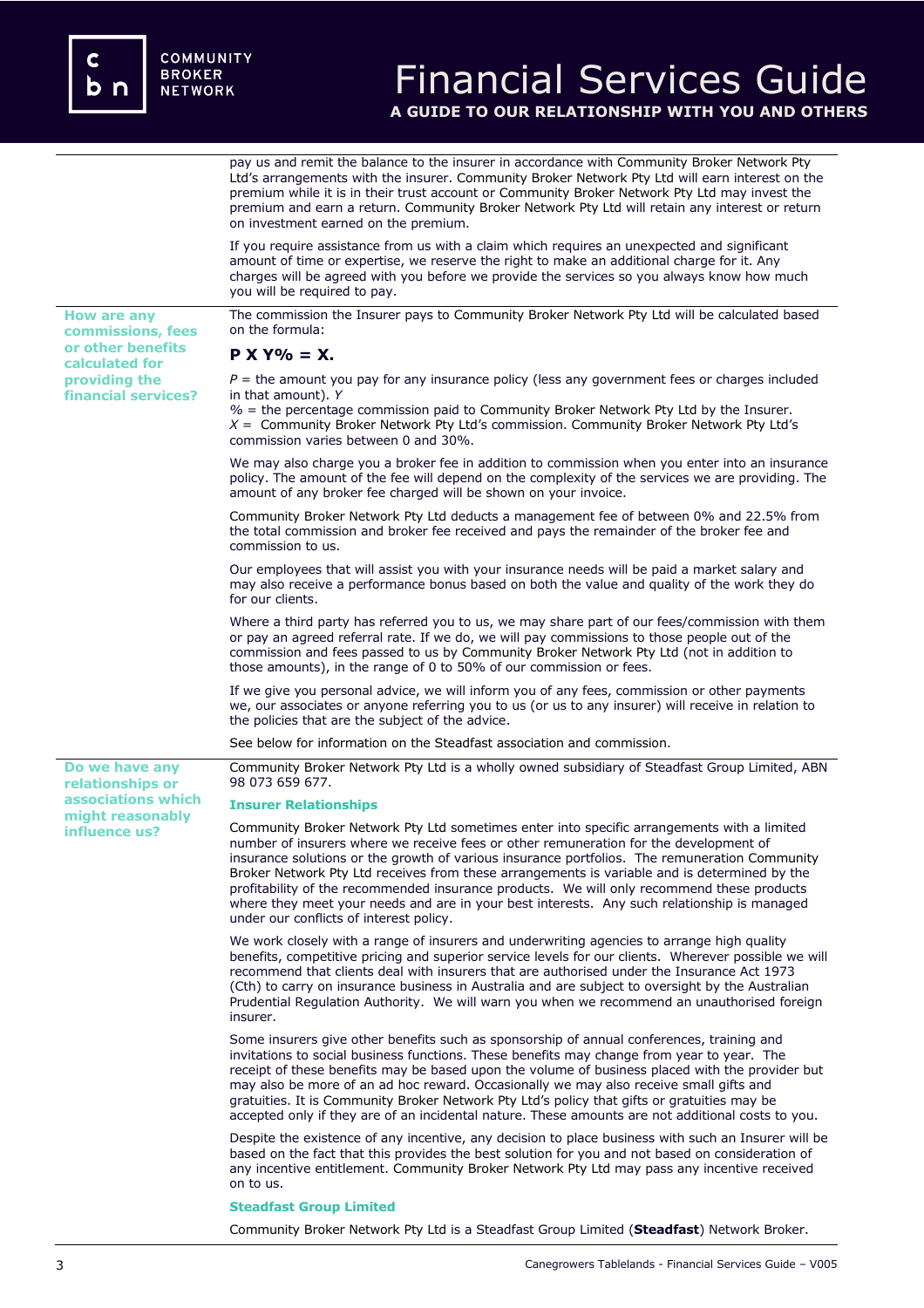c<br>b n

# Financial Services Guide **A GUIDE TO OUR RELATIONSHIP WITH YOU AND OTHERS**

|                                                                                  | As a Steadfast Network Broker, Community Broker Network Pty Ltd and our Authorised<br>Representatives have access to member services including model operating and compliance<br>tools, procedures, manuals and training, legal, technical, HR, contractual liability advice and<br>assistance, group insurance arrangements, product comparison and placement support,<br>claims support, group purchasing arrangements and broker support services. These services<br>are either funded by Steadfast, subsidised by Steadfast or available exclusively to Steadfast<br>Network Brokers for a fee. |
|----------------------------------------------------------------------------------|-----------------------------------------------------------------------------------------------------------------------------------------------------------------------------------------------------------------------------------------------------------------------------------------------------------------------------------------------------------------------------------------------------------------------------------------------------------------------------------------------------------------------------------------------------------------------------------------------------|
|                                                                                  | Steadfast has arrangements with some insurers and premium funders ( <b>Partners</b> ) under<br>which the Partners pay Steadfast commission of between $0.5 - 1.5\%$ for each product<br>arranged by us with those Partners or alternatively a fee to access strategic and<br>technological support and the Steadfast Broker Network. Steadfast is also a shareholder of<br>some Partners.                                                                                                                                                                                                           |
|                                                                                  | Community Broker Network Pty Ltd may receive a proportion of any commission paid to<br>Steadfast by its Partners at the end of each financial year (or other agreed period).                                                                                                                                                                                                                                                                                                                                                                                                                        |
|                                                                                  | You can obtain a copy of Steadfast's FSG at www.steadfast.com.au.                                                                                                                                                                                                                                                                                                                                                                                                                                                                                                                                   |
| <b>The licensee and</b><br>premium funding<br>companies                          | If we arrange premium funding for you with a premium funder, we or Community Broker<br>Network Pty Ltd may be paid a commission by the premium funder. We may also charge you a<br>fee (or both). The commission that we are paid by the premium funder is usually calculated as a<br>percentage of your insurance premium (including government fees or changes). If you instruct us<br>to arrange premium funding for you, this is when we become entitled to the commission.                                                                                                                     |
|                                                                                  | Commission rates for premium funding are usually in the range of 0 to 4% of funded premium.<br>When we arrange premium funding for you, you can ask us what commission rate we are paid for<br>that funding arrangement compared to the other arrangements that were available to you. The<br>amount we are paid is set out in the premium funding contract. Some premium funders may pay<br>Community Broker Network Pty Ltd an administration and service fee for the distribution and<br>management of their products.                                                                           |
| What to do if you                                                                | We welcome your suggestions, compliments and complaints as an opportunity to improve our                                                                                                                                                                                                                                                                                                                                                                                                                                                                                                            |
| have a complaint?                                                                | service.                                                                                                                                                                                                                                                                                                                                                                                                                                                                                                                                                                                            |
|                                                                                  | If you have any complaints about the service provided to you, please give us the opportunity to<br>put things right by contacting your Authorised Broker about your complaint in the first instance.<br>We will do our best to resolve your complaint within 5 working days.                                                                                                                                                                                                                                                                                                                        |
|                                                                                  | If your complaint is not satisfactorily resolved within this time, please contact Community Broker<br>Network Pty Ltd's Complaints Officer:                                                                                                                                                                                                                                                                                                                                                                                                                                                         |
|                                                                                  | $T: (08)$ 9480 8950<br>E: compliance@cbnet.com.au<br>P: PO Box 1183, WEST PERTH WA 6872.<br>Please mark the envelope "Notice of Complaint".                                                                                                                                                                                                                                                                                                                                                                                                                                                         |
|                                                                                  | We will try and resolve your complaint quickly and fairly and no later than 30 days from receiving<br>the response.                                                                                                                                                                                                                                                                                                                                                                                                                                                                                 |
|                                                                                  | Community Broker Network Pty Ltd is a member of the Australian Financial Complaints Authority<br>(AFCA). If your complaint cannot be resolved to your satisfaction by us, you have the right to<br>refer the matter to AFCA. AFCA provides fair and independent financial services complaint<br>resolution that is free to customers. AFCA can be contacted at:                                                                                                                                                                                                                                     |
|                                                                                  | <b>W</b> : www.afca.org.au $\mathsf{E}$ : info@afca.org.au<br>P: 1800 931 678 (free call)<br>In writing to: Australian Financial Complaints Authority, GPO Box 3, Melbourne VIC 3001                                                                                                                                                                                                                                                                                                                                                                                                                |
|                                                                                  | Community Broker Network Pty Ltd is a principal member of NIBA and as such the Community<br>Broker Network Pty Ltd's staff and Authorised Brokers have adopted the Insurance Brokers Code<br>of Practice.                                                                                                                                                                                                                                                                                                                                                                                           |
| <b>What arrangements</b><br>are in place to<br>compensate clients<br>for losses? | Community Broker Network Pty Ltd have a Professional Indemnity policy in place. The PI policy<br>covers Community Broker Network Pty Ltd employees, its contractors and its Authorised Brokers<br>for claims made against them by clients as a result of their conduct in the provision of financial<br>services.                                                                                                                                                                                                                                                                                   |
|                                                                                  | The PI policy will cover Community Broker Network Pty Ltd and us for claims relating to the<br>conduct of representatives who no longer work with us, in respect of the Financial Services<br>provided under the Community Broker Network Pty Ltd's Australian Financial Services Licence.                                                                                                                                                                                                                                                                                                          |
|                                                                                  | This policy satisfies the requirements for compensation arrangements under section 912B of the<br>Corporations Act.                                                                                                                                                                                                                                                                                                                                                                                                                                                                                 |
| <b>Any questions?</b>                                                            | If you have any further questions about the financial services we provide, please contact us.<br>Please retain this document for your reference and any future dealings with us and Community<br>Broker Network Pty Ltd.                                                                                                                                                                                                                                                                                                                                                                            |